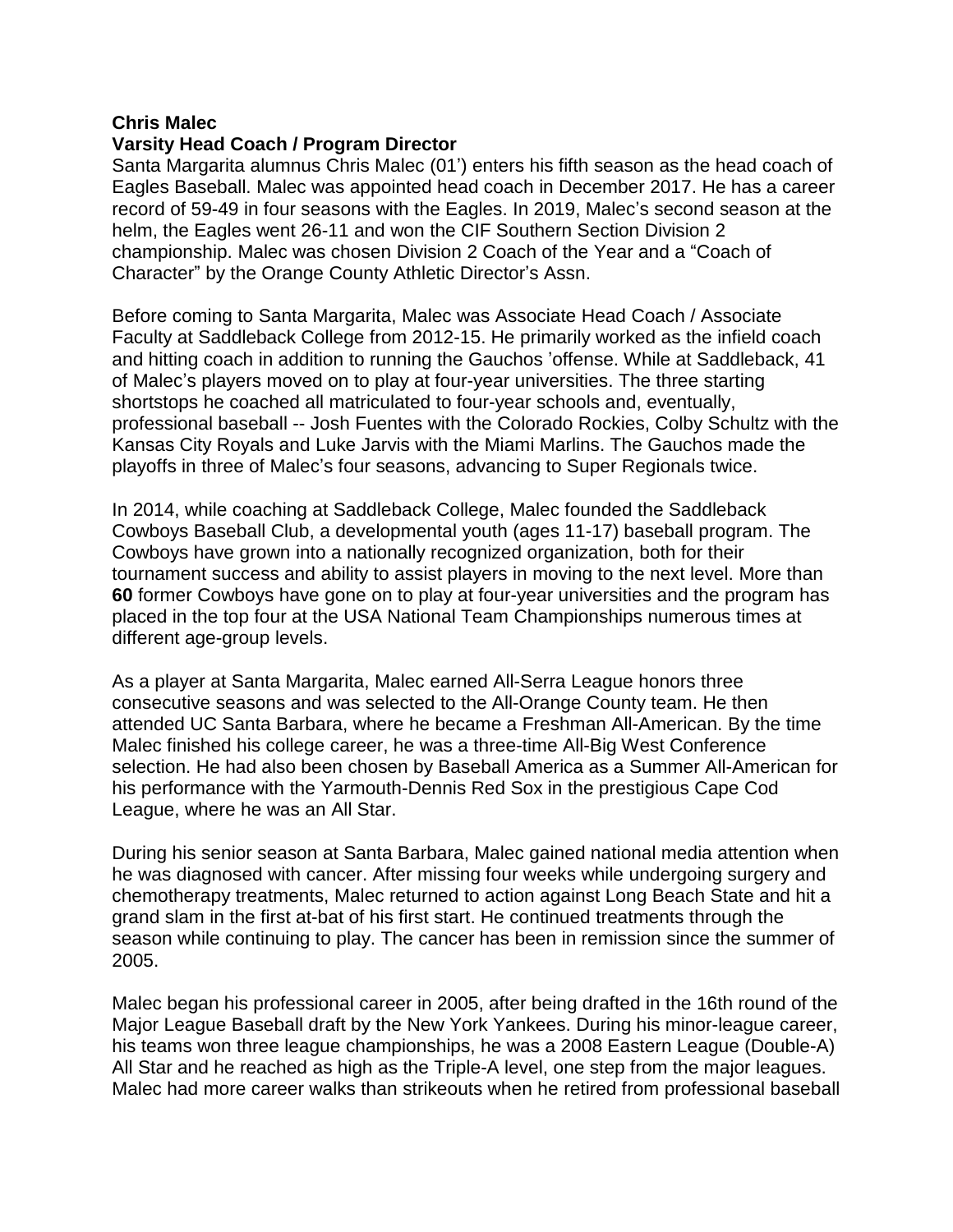after the 2010 season, one reason he was once recognized by Baseball America as the minor leaguer with "The Best Plate Discipline."

Malec resides in Santa Margarita with his wife Caitlin, a teacher at Santa Margarita Catholic High School, and their children, Tomás (7), Colin (5), Emilia (18 Months).

Malec in the media:

• "Malec's Dreams Become a Reality" ESPN [http://www.espn.com/mlb/columns/story?columnist=crasnick\\_jerry&id=2084487](http://www.espn.com/mlb/columns/story?columnist=crasnick_jerry&id=2084487) • "Malec's Return Inspires Gauchos" ESPN <http://www.espn.com.au/collegesports/news/story?id=2056624> • Jim Rome Show - Featured Guest June 2005 • New York Times "Beating Cancer Bonds Two Ballplayers" <http://www.nytimes.com/2010/07/27/sports/baseball/27curtis.html> • "UCSB Celebrate Chris Malec Day " <https://www.youtube.com/watch?v=McDVgCgN9Ag>; <http://www.ucsbgauchos.com/sports/m-basebl/2014-15/releases/2015012660r72r> • Santa Barbara News Press "Malec's Return Sparks UCSB" [http://newspress.com/Top/Article/article.jsp?Section=ARCHIVESW&ID=564449271475](http://newspress.com/Top/Article/article.jsp?Section=ARCHIVESW&ID=56444927147520820) [208209](http://newspress.com/Top/Article/article.jsp?Section=ARCHIVESW&ID=56444927147520820)&Archive=true

# **Willie Kuhl**

# **Varsity Associate Head Coach / Program Pitching Coordinator**

Coach Kuhl is entering his fourth season as varsity pitching coach. In his debut season at Santa Margarita, he helped guide the Eagles to the 2019 CIF Southern Section Division 2 championship. The Eagles posted a 2.31 earned-run average in 2019 and had a 1.83 ERA in the pandemic-shortened 2020 season. In 2019, Eagles pitcher Alex Schrier was first-team all-Trinity League and Spencer Edwards and Matthew McClure were second-team selections. McClure was second-team All-CIF.

Kuhl began his coaching career in 2016 at his alma mater, Mission Viejo High, before becoming pitching coach at Fullerton College from 2017-18. In his two seasons at Fullerton, he guided the careers of four all-conference pitchers and had several earn scholarships to four-year universities. In 2018, the Hornets pitching staff finished in the top three of the Orange Empire Conference in ERA and (fewest) walks allowed. In his second season, Hornets 'pitchers lowered their ERA and averages for hits and walks per nine innings while increasing their strikeouts per nine innings.

As a player, Kuhl in 2011 helped Mission Viejo High win its first CIF Southern Section Division 2 championship. He got the win in the title game, giving him 22 in his career, which at the time established a school record. Kuhl then pitched four years for Cal State Fullerton, helping the Titans reach the NCAA playoffs each season, advance to a pair of Super Regionals, and make a College World Series appearance in 2015. Kuhl's 87 career appearances ranks ninth in the Titans 'storied history, and his 1.37 ERA in 2014 led the team. In his career, Kuhl posted a 6-6 record with two saves, 137 strikeouts in 110 innings (11.01 strikeouts per nine innings) and a 3.13 ERA.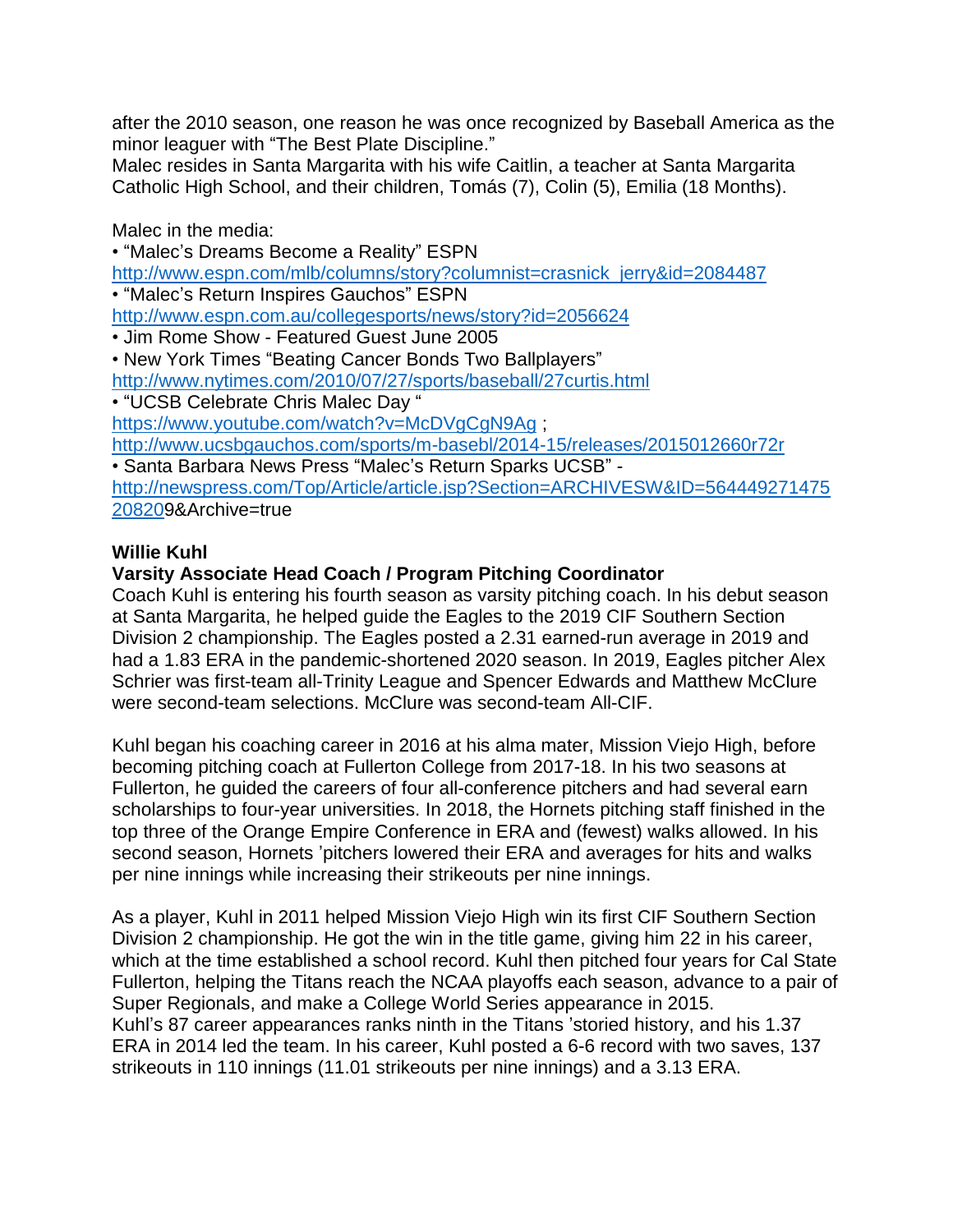Kuhl teaches IB Business Management at Santa Margarita. He and his wife JD reside in Lake Forest.

## **Ryan Crowe**

## **Varsity assistant / Program Catching Coordinator**

Coach Crowe is entering his second season with the SMCHS baseball program. In 2020, before joining the Eagles, he was an assistant at BIOLA, a perennially nationally ranked Division II program.

Crowe, has also been a member of the football coaching staff at San Juan Hills High, his alma mater, for the past six seasons. He helped build that program into one that one a 2019 Southern Section championship.

A two-sport athlete, Crowe graduated from San Juan Hills in 2012 after leading the baseball team to its first playoff appearance in program history. Coach Crowe started his college playing career at Santa Barbara City College before winning a Gold Glove at Westmont College as a catcher and receiving NAIA All-American honors. He finished his college career at Hope International, winning a Golden State Athletic Conference championship in 2019.

# **Michael Fuchs**

## **Varsity assistant**

Coach Fuchs is in his first season with the Eagles after one season (2020) coaching at Corona High and one (2019) at Beckman High. He began his coaching career after signing with the Angels as a free agent and spending one season in the minor leagues.

Coach Fuchs is a 2014 graduate of Beckman, where he was a first-team all-league infielder for a team that won the Pacific Coast League title. He then played two seasons at Golden West College, earning two national Gold Glove awards for his play at third base. He then spent two seasons at Vanguard University, winning a national Gold Glove award at third base in 2017 and one at shortstop in 2018.

Coach Fuchs holds a Bachelors 'degree in liberal students from Los Angeles Pacific University and a Master's degree in coaching and exercise science from Concordia University in Irvine. He is a contract substitute teacher at SMCHS.

## **Jeff LaRue**

#### **Varsity assistant**

Coach LaRue is a 1999 graduate of Santa Margarita Catholic High School and was a two-year varsity letterwinner, playing second base and shortstop. As a senior, he was first-team All-Sea View League, first-team All-Orange County and was MVP of the allsenior South Orange County All-Star Game.

Coach LaRue played two seasons for Saddleback College and was later inducted into the school's Athletic Hall of Fame. From Saddleback, he moved on to Washington State University, where he was second-team All-Pac-10 as a junior.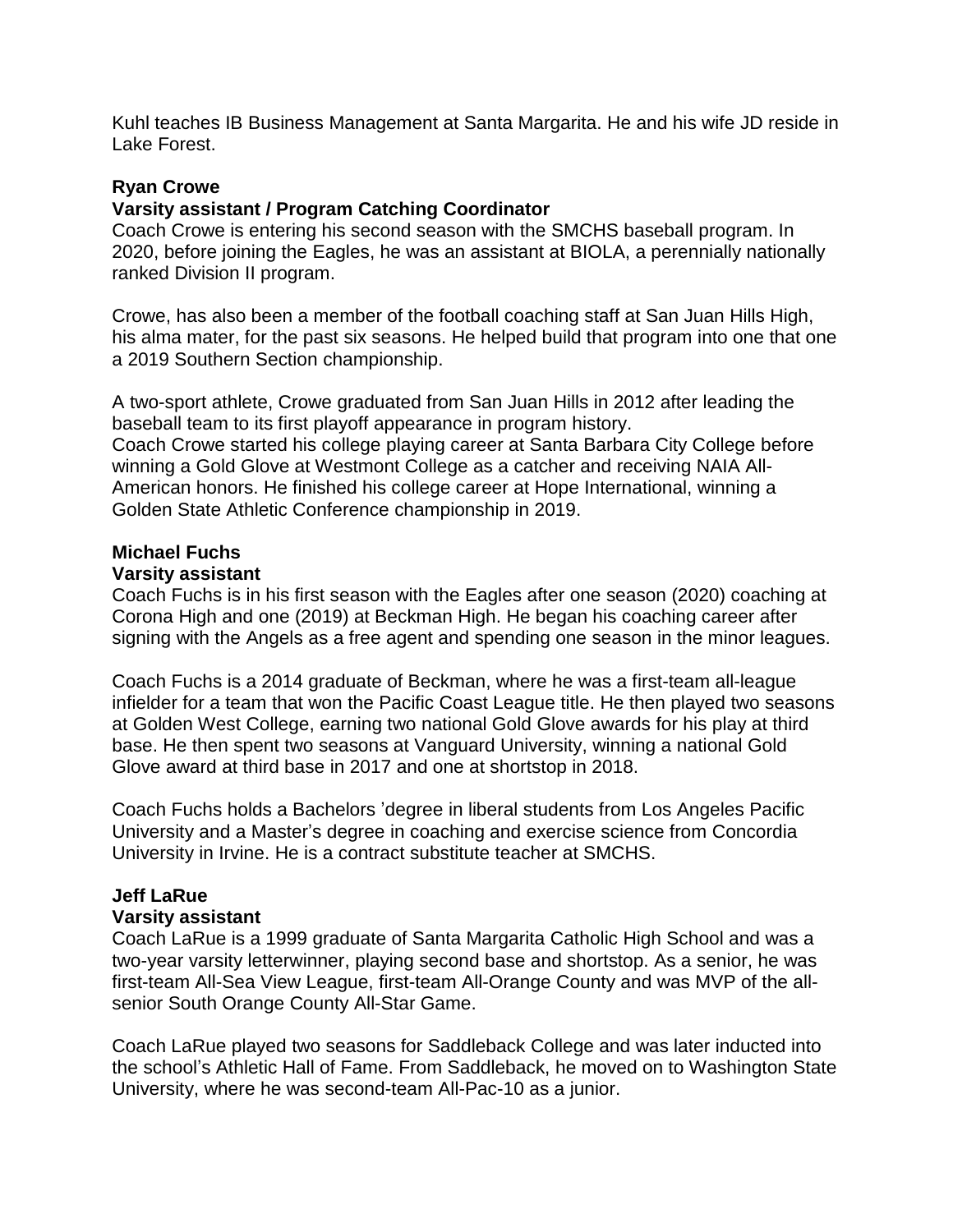After graduating, Coach LaRue played professional baseball for five years, including a season with the Angels 'High-A team in Rancho Cucamonga. In 2008, he played his final season of pro ball for the Orange County Flyers. His hit in the final at-bat of his pro career clinched a championship for the team.

Coach LaRue also worked in law enforcement for six years, with the Los Angeles County Sheriff's Department and the Newport Beach Police Department. He now holds private hitting and fielding lessons for youth players ages 9-18. He resides in Aliso Viejo with his wife Leanne, daughter Hayley (18) and son Jaxon (9).

## **Michael Willett**

#### **Junior Varsity Head Coach**

Coach Willett is entering his 13th year of coaching baseball at SMCHS, where he has multiple Trinity League championships to his credit at the junior varsity and freshman levels. Willett has coached at every level in the Eagles 'program, and his leadership has been instrumental in preparing the younger players for success at the varsity level.

Willett has coached youth, club and high school baseball in Orange County for 29 years and has been a member of the American Baseball Coaching Association for 21 years. Several of Willett's former players have gone on to play baseball at the college and professional levels.

Willett played baseball at Mt. San Antonio College as well as football and baseball at Pomona High. He earned his Bachelors 'degree in Business from the University of Redlands.

Willett and his wife, Beth, will celebrate their 40th wedding anniversary this year. They have resided in Mission Viejo for 36 years and have been a part of the Santa Margarita Eagles family for more than two decades. Their three children and their son-in-law are SMCHS graduates: Megan and Jordan in the Class of 2003, Kyle '07 and Troy '10.

#### **Mike Hiserman**

#### **Freshman Head Coach**

Coach Hiserman is entering his second season with the SMCHS baseball program, his first leading the freshman teams. He has coached high-level youth and club teams in Ventura and Orange Counties and completed a 38-year career with the Los Angeles Times, where he won several writing and editing awards and rose to Sports Editor.

This year, Hiserman joined the SMCHS staff as Associate Director of College Relations, an advisory role to all Eagles student-athletes who are seeking to compete in college. The program he has established is one of only a handful of its type at high schools across the country.

As an athlete, Hiserman played football and baseball at Kennedy High in La Palma. His sons, Stephen and Matthew, graduated from Capistrano Valley High. Stephen is a veteran of the Los Angeles Fire Department. Matt played on four South Coast League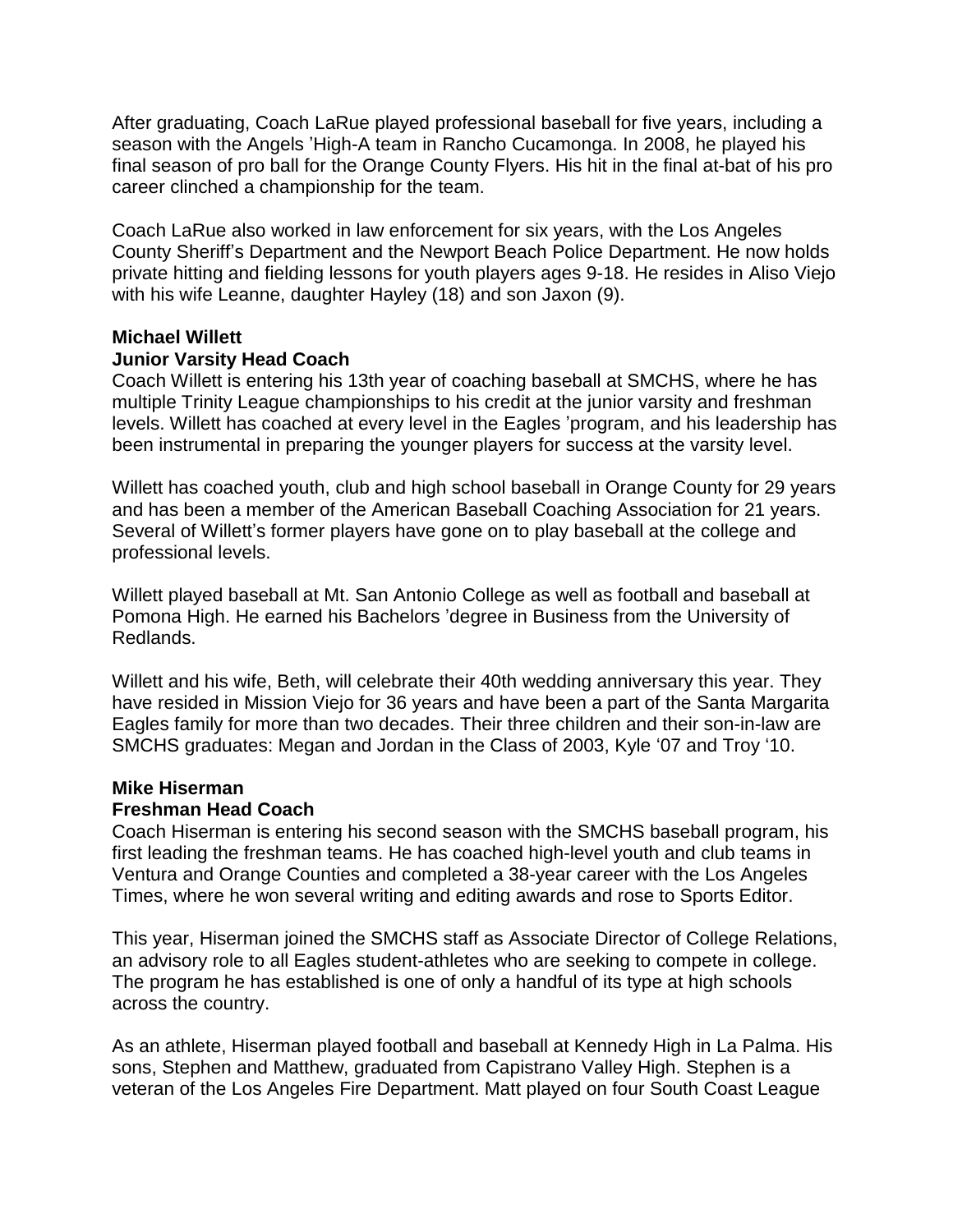championship teams at Capo before pitching for one season for Santa Clara and three for the University of San Francisco. He was then an assistant for one season at CSUN and was pitching coach for four at USF.

Hiserman and wife Ronnie celebrated their 40th wedding anniversary in 2021. They reside in Mission Viejo.

## **Patrick Visconti**

### **Freshman Associate Head Coach**

Coach Visconti is in his fourth year of coaching baseball at Santa Margarita, where he serves as an Assistant Principal in charge of Mission Integration. He is a 2006 graduate of SMCHS and an alumnus of the baseball program.

Visconti had a few opportunities to play Division I baseball but decided to pursue a career in education/ministry. He credits his love for the game and excitement for coaching to his experience playing alongside several future pros, and from coaching in the Challenger Baseball League, an organization for players 5-20 with developmental disabilities.

Visconti earned his Bachelors 'degree from the University of San Francisco and has a Masters Degree in Theological Studies from Loyola Marymount. Before returning to Santa Margarita, Visconti was the Campus Minister for Regional Service at LMU. Before that, he taught for six years at Servite High.

Visconti returned to Santa Margarita in 2017 as the Director of Campus Ministry, overseeing an office that runs 10+ retreats for students a year, offers multiple liturgies, including all-school masses, and provides a service-learning program that is uniquely built for each grade level.

As Assistant Principal, he assists the school's mission as a Catholic institution by sitting on the Administrative Board several committees, including Threat Assessment, Mental Health and Wellness, and Curriculum Council. In these roles he works to ensure the charism and mission of the school are present throughout the campus.

Visconti and his wife, Maria, who is also a 2006 SMCHS graduate, reside in Rancho Santa Margarita with their son Rocco, 5, and daughter, Stella, 3.

## **Mike Lutterloh**

#### **Freshman Assistant Coach**

Coach Lutterloh is entering his first season with the SMCHS baseball program. He has coached at the varsity level for the last eight years in the SMCHS softball program. Before and during that, Lutterloh was the head coach of Firecrackers-Lutterloh, a travel softball team that earned national rankings as high as 6<sup>th</sup> in Triple Crown, ASA, and PGF. All of Lutterloh's former travel players went on to play at the collegiate level at some of the most prestigious athletic and academic universities in the country, including Harvard, Penn, Duke, Georgetown, Notre Dame, Cal and Oregon,